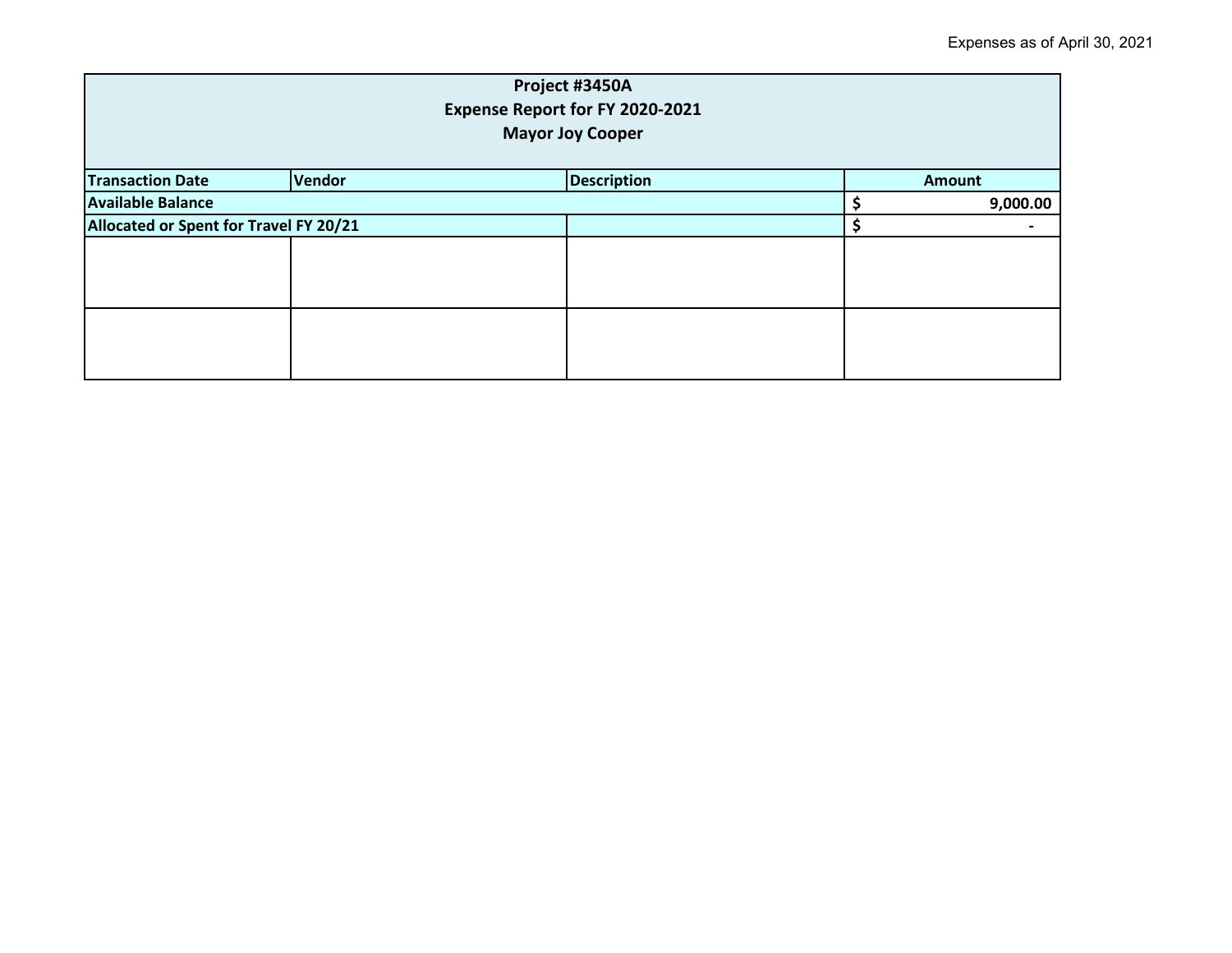| Project #3450J<br>Expense Report for FY 2020-2021<br><b>Vice Mayor Mike Butler</b> |  |  |  |               |  |
|------------------------------------------------------------------------------------|--|--|--|---------------|--|
| <b>Transaction Date</b><br>Vendor<br><b>Description</b>                            |  |  |  | <b>Amount</b> |  |
| <b>Available Balance</b>                                                           |  |  |  | 9,000.00      |  |
| Allocated or Spent for Travel FY 20/21                                             |  |  |  |               |  |
|                                                                                    |  |  |  |               |  |
|                                                                                    |  |  |  |               |  |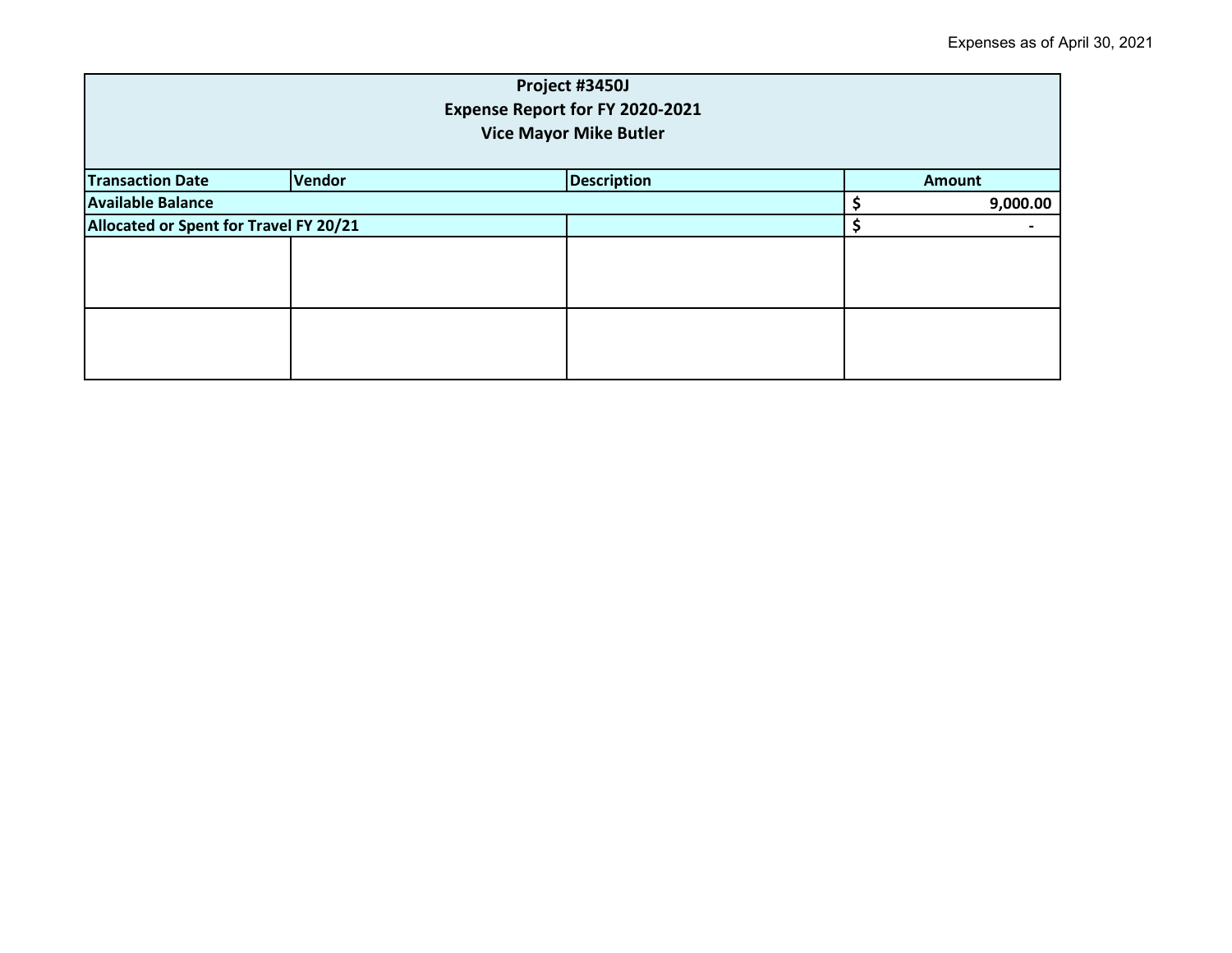| Project #3450L<br>Expense Report for FY 2020-2021<br><b>Commissioner Sabrina Javellana</b> |                                     |                                                                         |  |               |  |  |
|--------------------------------------------------------------------------------------------|-------------------------------------|-------------------------------------------------------------------------|--|---------------|--|--|
| <b>Transaction Date</b>                                                                    | <b>Vendor</b><br><b>Description</b> |                                                                         |  | <b>Amount</b> |  |  |
| Available Balance                                                                          |                                     |                                                                         |  | 8,578.62      |  |  |
| Allocated or Spent for Travel FY 20/21                                                     |                                     |                                                                         |  | 421.38        |  |  |
| 2/28/2021                                                                                  | Florida League of Cities            | <b>FLC-IEMO Conference - Registration April</b><br>23-24, 2021          |  | 265.00        |  |  |
| 3/31/2021                                                                                  | Hilton Hotels - Dania Beach         | <b>FLC-Institute for Elected Municipal</b><br>Officials, April 23, 2021 |  | 156.38        |  |  |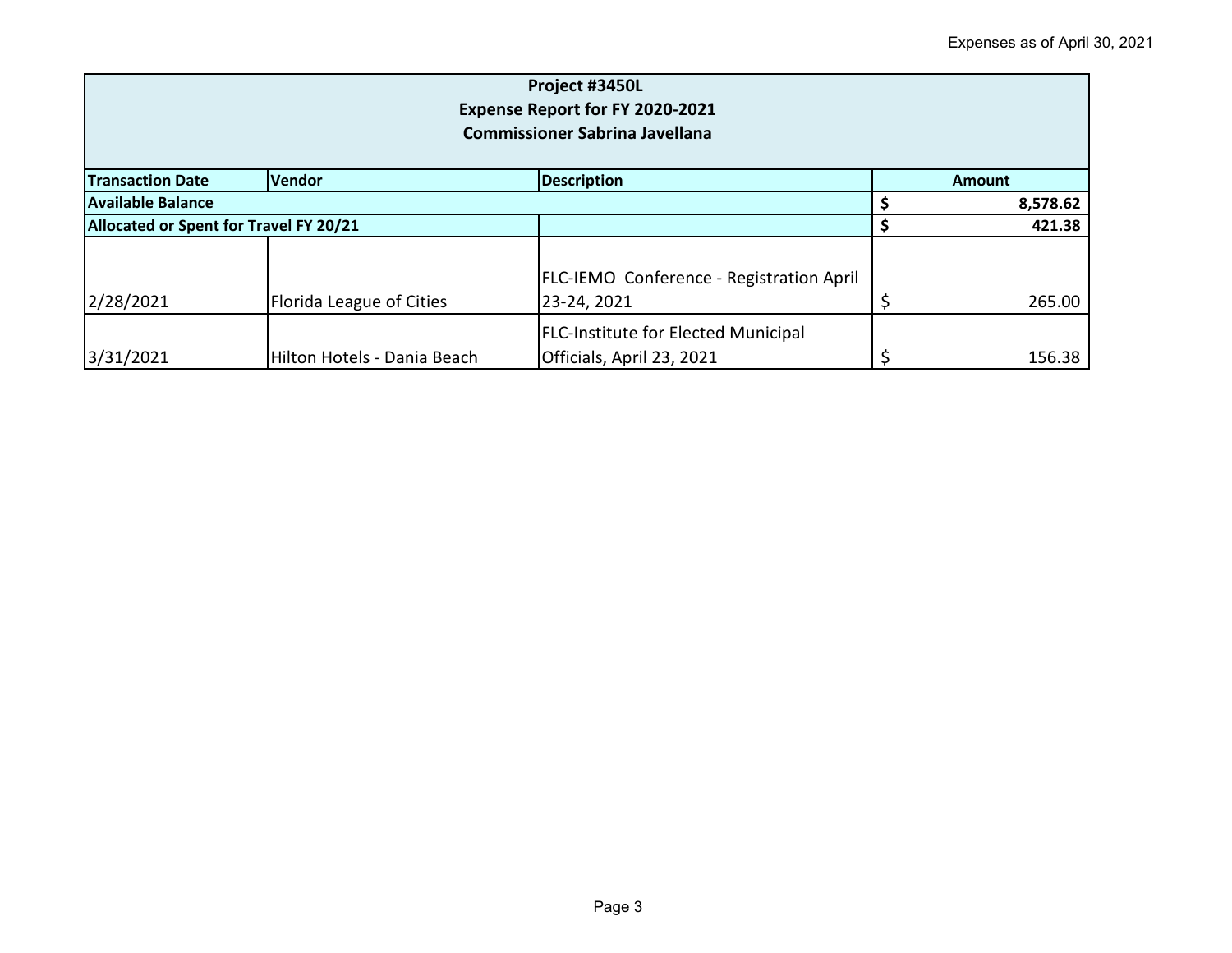| Project #3450E<br>Expense Report for FY 2020-2021<br><b>Commissioner Michele Lazarow</b> |  |  |               |          |  |
|------------------------------------------------------------------------------------------|--|--|---------------|----------|--|
| <b>Vendor</b><br><b>Description</b><br><b>Transaction Date</b>                           |  |  | <b>Amount</b> |          |  |
| <b>Available Balance</b>                                                                 |  |  |               | 9,000.00 |  |
| Allocated or Spent for Travel FY 20/21                                                   |  |  |               | \$       |  |
|                                                                                          |  |  |               |          |  |
|                                                                                          |  |  |               |          |  |
|                                                                                          |  |  |               |          |  |
|                                                                                          |  |  |               |          |  |
|                                                                                          |  |  |               |          |  |
|                                                                                          |  |  |               |          |  |
|                                                                                          |  |  |               |          |  |